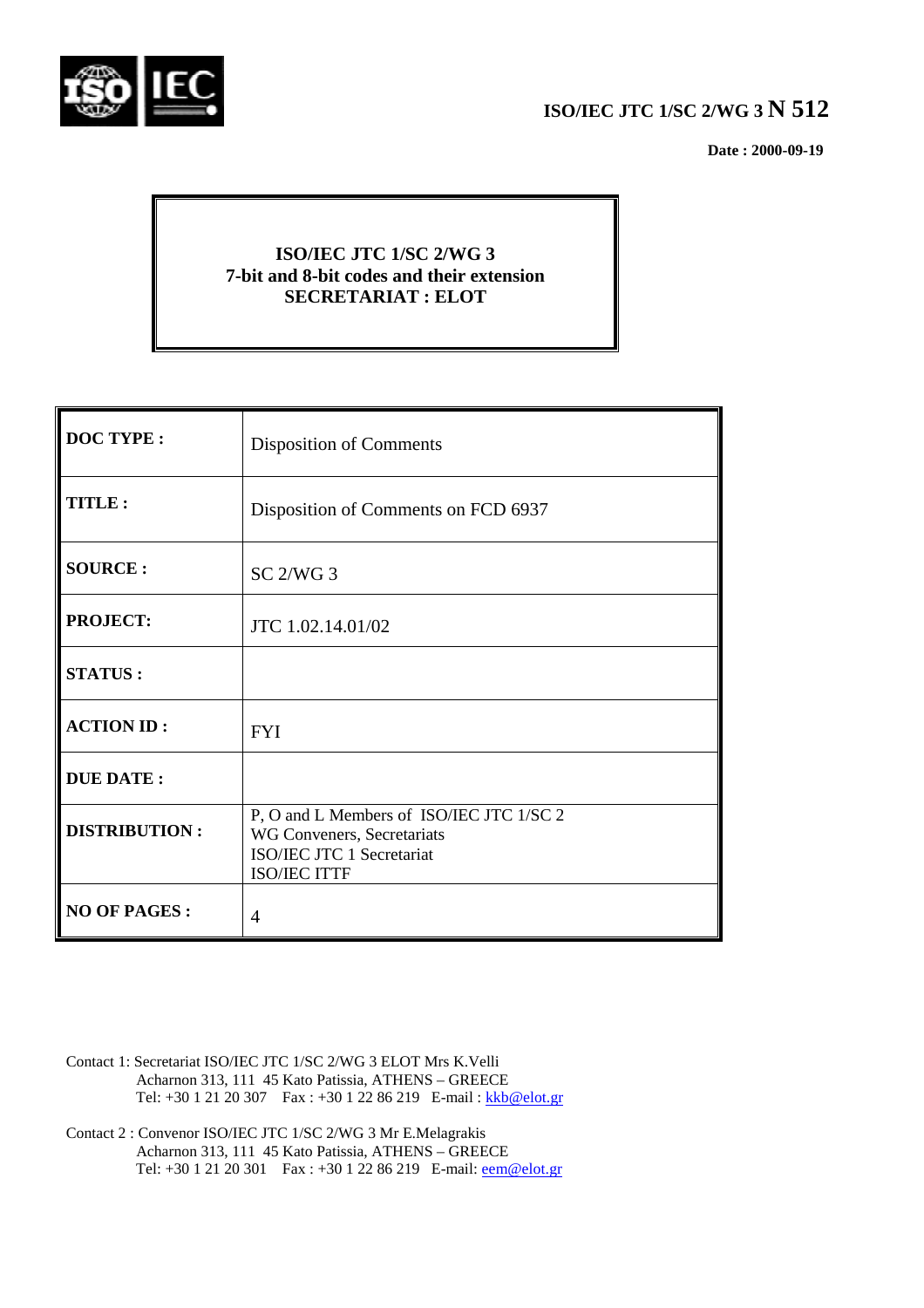The ballot in SC2 N3437 on FCD 6937 - Coded graphic character set for text communication - Latin Alphabet ended with 21 votes approving, and 4 votes disapproving. The ballot would thus have passed if it were a FDIS ballot.

2 of the approving votes were accompanied with comments, and the 4 disapproving votes were also accompanied with comments. 2 of the disapproving votes are reported to be turned into approving votes, if the comments are resolved satisfactorily for the voters. Furthermore comments were recieved from one O member body. The following refelcts the disposition of comments form SC2/WG3 on these comments.

#### **1. Canada**

CA.A1 Accepted in principle.

CA.A2 Partly accepted. Note 3 will be deleted.

CA.A3 Partly accepted, as for CA.2

CA.B1 Partly accepted. In 5.3 it will be indicated that the 10646 alignment is made for names only. The column for the UCS long IDs have been in the standard from the beginning, as long character names, they are just aligned with 10646 in this edition. Short IDs will not be added, as it is outside of the scope of the revision.

CA.B2 Not accepted. To add more identifiers in this standard would be error prone at this stage. Furthermore these IDs are not approved at this time, and would most likely not be approved before approval of this standard.

CA.C1 Accepted

CA.C2 Accepted

CA.C3 This will be checked against JTC1 writing style.

CA.C4 Accepted

CA.C5 Accepted

CA.D1 Not accepted. It is not worth it to do such changes, considering that this edition only be a consolidated reissue of the standard.

CA.D2 accepted.

CA.E1 Partly accepted. A note will be added. UCS short IDs will not be added.

CA.F1 [6] will be changed to refer to part 10.

CA.F2 accept.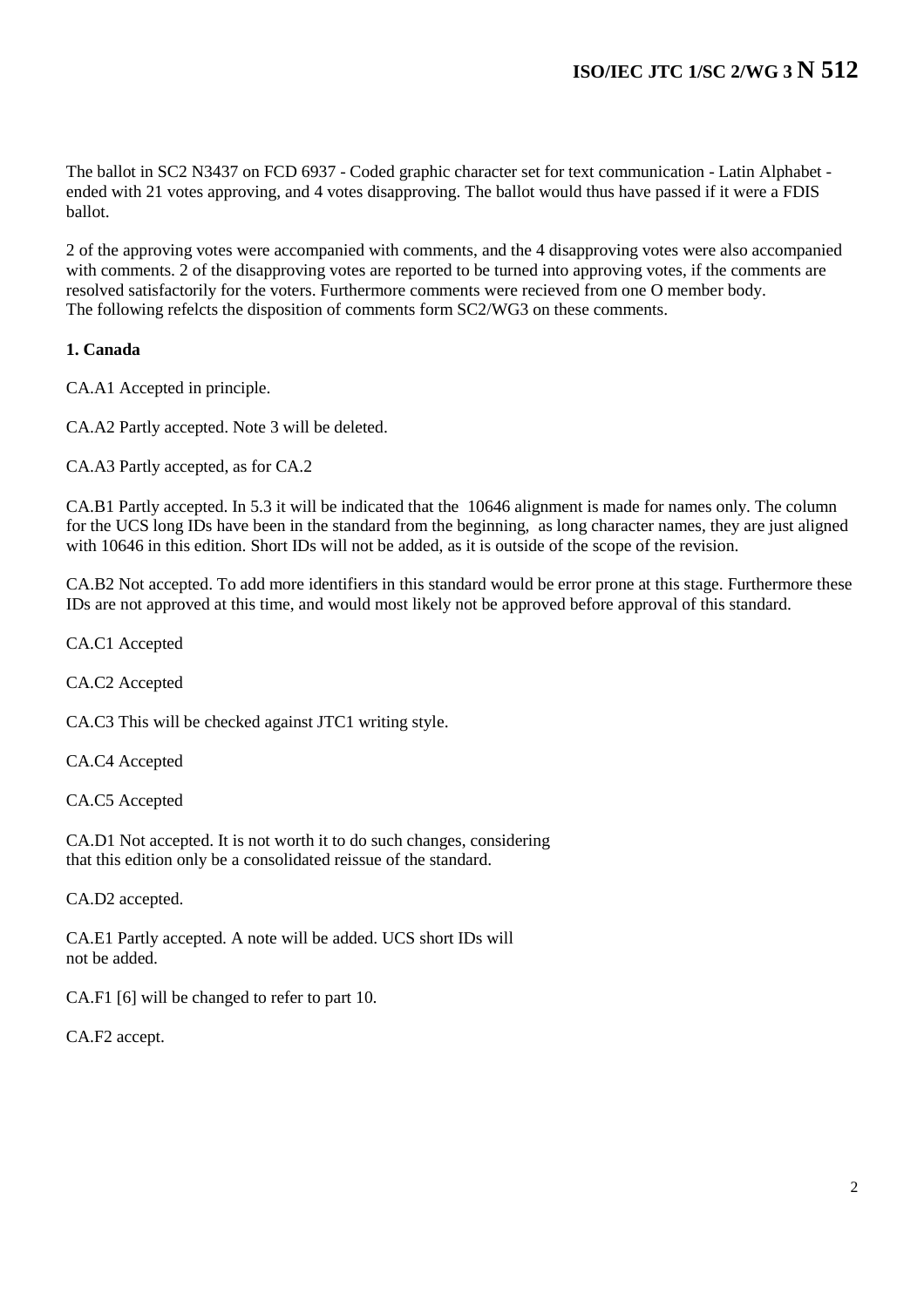#### **2. Finland**

Not accepted, as per SC2 and SC2/WG3 decisions.

#### **3. Germany**

Accepted

#### **4. Japan.**

- J-1 accepted
- J-2 accepted
- J-3 accepted
- J-4 accepted
- J-4.1 accepted

J-5. not accepted. The standard is just a consolidation of the current standard, and adding the requested information would be tedious and error prone at this stage.

J-6 accepted.

J-7 Partly accepted. The graphic characters will be adjusted. Vertical lines will not be added.

#### **5. The Netherlands**

Accepted in principle. The repertoire term will be taken from 10646, and the rest from 8859.

#### **6. Sweden**

The main comment is not accepted, as per SC2 and SC2/WG3 decisions. Sweden may take up the issue to create a new work item in SC2.

The formatting of tables comment is not accepted, as this would less maintainable than what we have now. With the intent of the revision there is no need to further complicate the edition of this standard.

The comment about adding UCS short identifiers is not accepted. This is an error prone process and tedious, and outside the scope for the revision of the standard.

Spelling errors will be corrected.

Table D.1 Lapp (Sami) will be changed to Samv.

The document will be changed to A4/Letter format. The document will not be changed to 2-coloumn format.